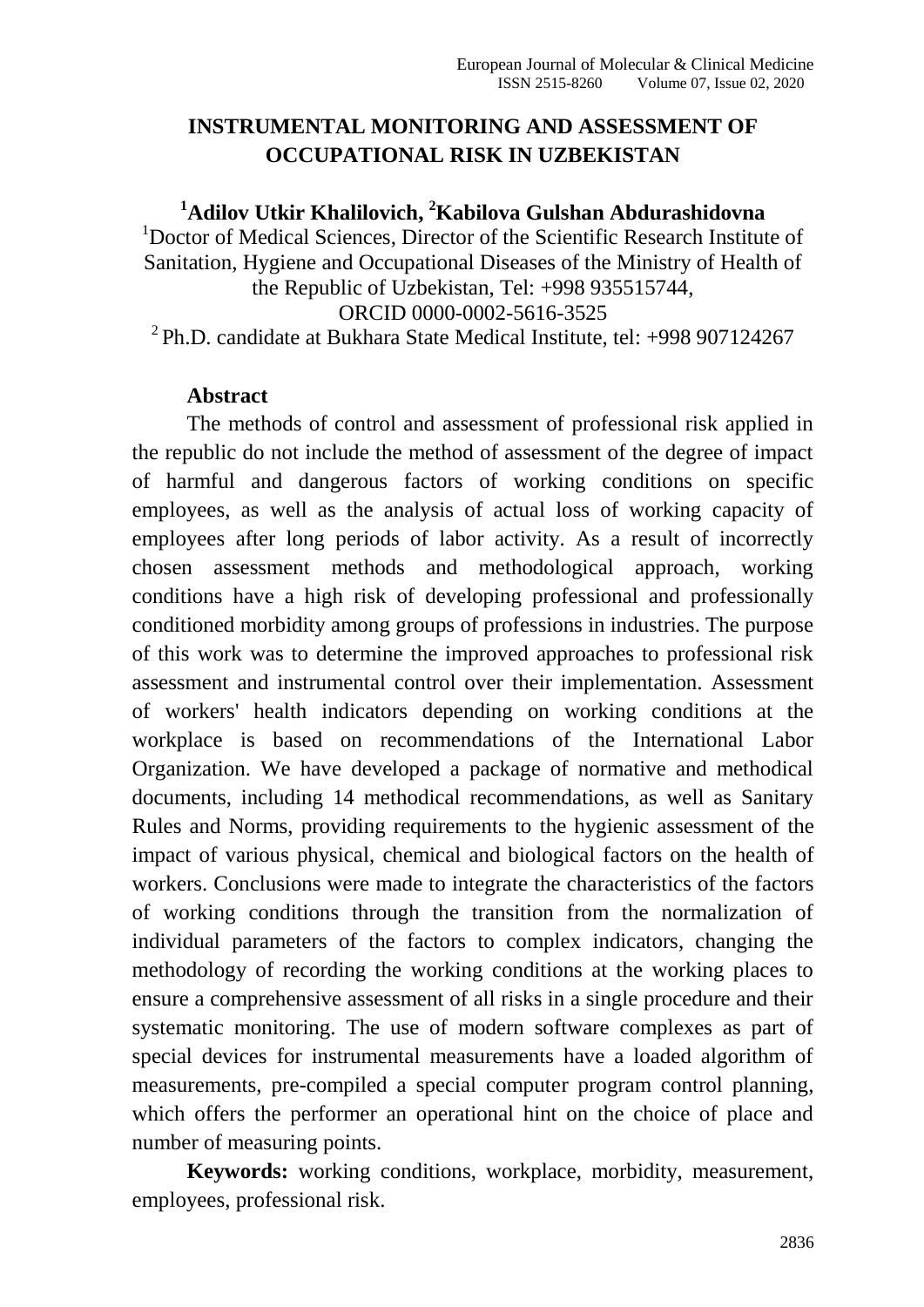In Uzbekistan, the concept of occupational risk was introduced in 2017 and is firmly established in occupational health and safety management [1]. A combined solution to many methodological, insurance, clinical, rehabilitative, preventive and diagnostic problems is required to form an efficient universal social insurance institution against accidents and occupational diseases.Occupational risks, defined as the probability of health damage or loss of ability to work or death of a worker due to exposure to harmful and/or hazardous industrial factors, must have a scientifically grounded method of their assessment 2.

Assessment of real risks using existing methods of risk assessment for individual risk factors and their consideration for large occupational groups and using hygienic assessment of combined exposure to risk factors can only serve as a preliminary stage. This is because the methods used do not include in the arsenal of their assessments method of assessing the degree of exposure to harmful and hazardous factors of working conditions for specific workers and the analysis of actual disability of workers after long periods of work. As a result of incorrectly chosen assessment methods and methodological approach, working conditions have an unfavourable background that causes a high risk of developing professional and professionally conditioned morbidity among professions in industries 3, 4, and 5.

The legislation of the Republic of Uzbekistan defines the legal status of the insurer performing the whole range of relevant functions, which will significantly improve the social protection of workers, which is one of the central tasks of social insurance.

The work aims to define new approaches to professional risk assessment and instrumental control over their implementation.

Methods of research. The assessment of individual risk factors of the production environment is carried out according to the generally accepted methodology, based on the results of workplace assessment, with subsequent determination of the class of working conditions on the indicators of harmfulness and danger of the production environment factors, severity and intensity of the work process [6,7]. Attestation of workplaces allows to define and estimate the most important factors of professional risk from the point of view of probabilistic characteristics of negative consequences for an employee, and also to receive the general idea of levels of professional risk on different risk factors and as a whole for large professional groups [8].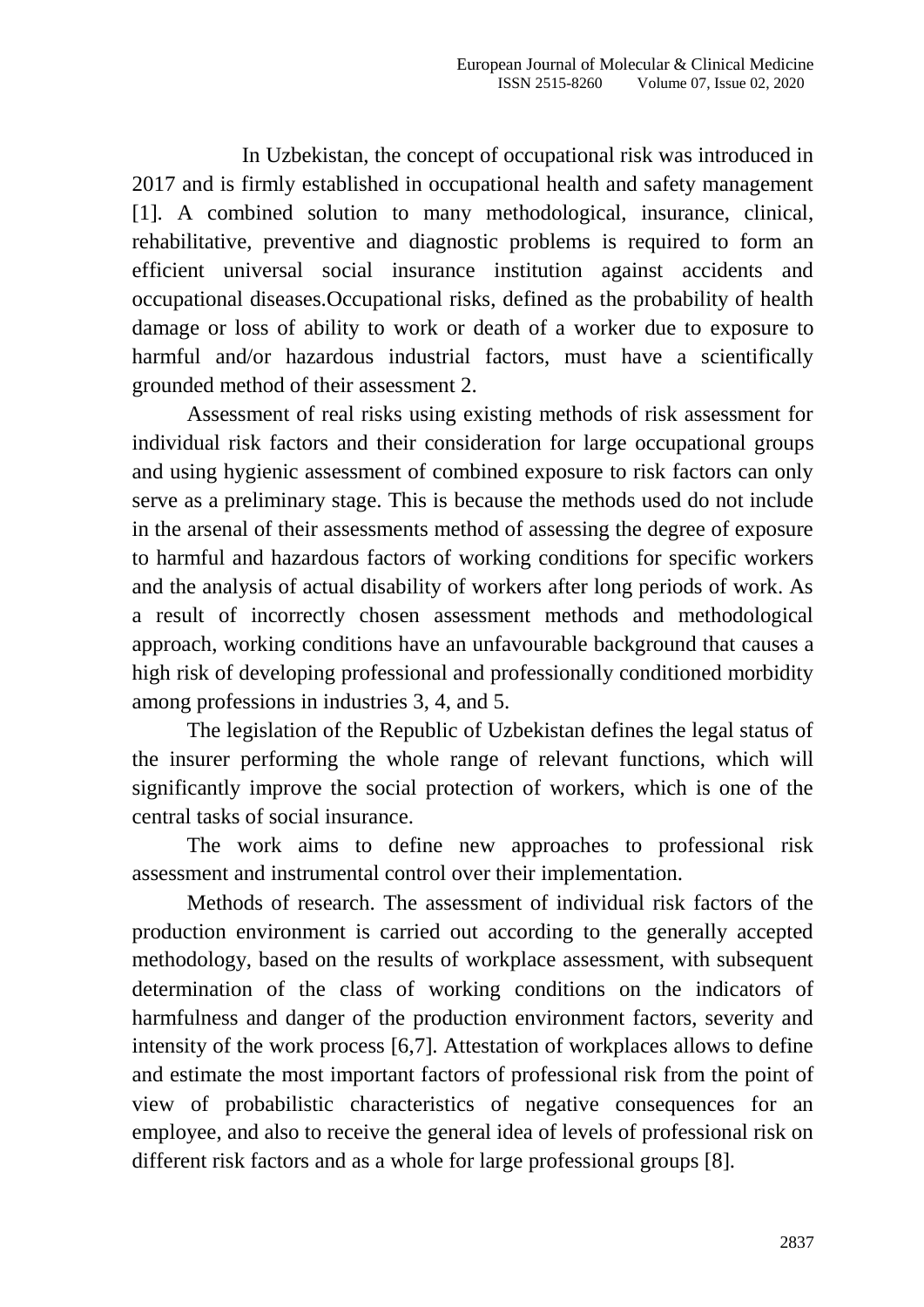Quantitative methods of assessing the level of impact of a harmful factor on the human body during the period of its labor activity are carried out in a complex, in-depth analysis of risk factors with the help of improved measuring instruments - instrumental control [9, 10].

Assessment of workers' health indicators depending on working conditions at the workplace is based on recommendations of the International Labour Organization (ILO) - ILO SUOT 2001/ILO-OSH 2001 11.

**Results and discussions** In Uzbekistan, the perspective direction of development of national legislation is its improvement based on internationally adopted documents by the World Health Organization and International Labour Organization (hereinafter - ILO), which provide for the assessment and control of occupational health risks, primary prevention of risk factors for the development of general, industrial and occupational diseases and strengthening the human resource potential. The management of occupational risks is important to workers' health, as confirmed by ILO Convention 161 (Geneva, 1991).

For hygienic assessment of compliance of working conditions by production factors to their normalized values, we have developed a package of regulatory and methodological documents, including 14 methodological recommendations, as well as Sanitary Rules and Norms, providing requirements for hygienic assessment of the impact of various physical, chemical and biological factors on the health of workers:

- SanPiN RUz <sup>1</sup> 0327-16 "Requirements for the organization of measurements of hazardous and harmful production factors in hygienic conformity assessment";

- "Identification of hazardous and harmful production factors in laboratory research on assessment of working conditions" (methodological recommendations approved by the Ministry of Health of the Republic of Uzbekistan № 012/3-0246 from 06.12.2013, Tashkent, 2013, 11 p.);

- "Methods of measuring the content of harmful substances in the air of the working zone by gas and dust analyzers" (methodological recommendations approved by the Ministry of Health of the Republic of Uzbekistan № 012-3/0242 of 04.10.2013, Tashkent, 2013, 18 p.);

- "Methods of assessment of biological factor of working conditions" (methodological recommendations approved by the Ministry of Health of the Republic of Uzbekistan № 012-3/0311 of 19.06.2017, Tashkent, 2017, 14 p.);

- "Methods of measuring indicators of microclimate at work places" (methodological recommendations approved by the Ministry of Health of the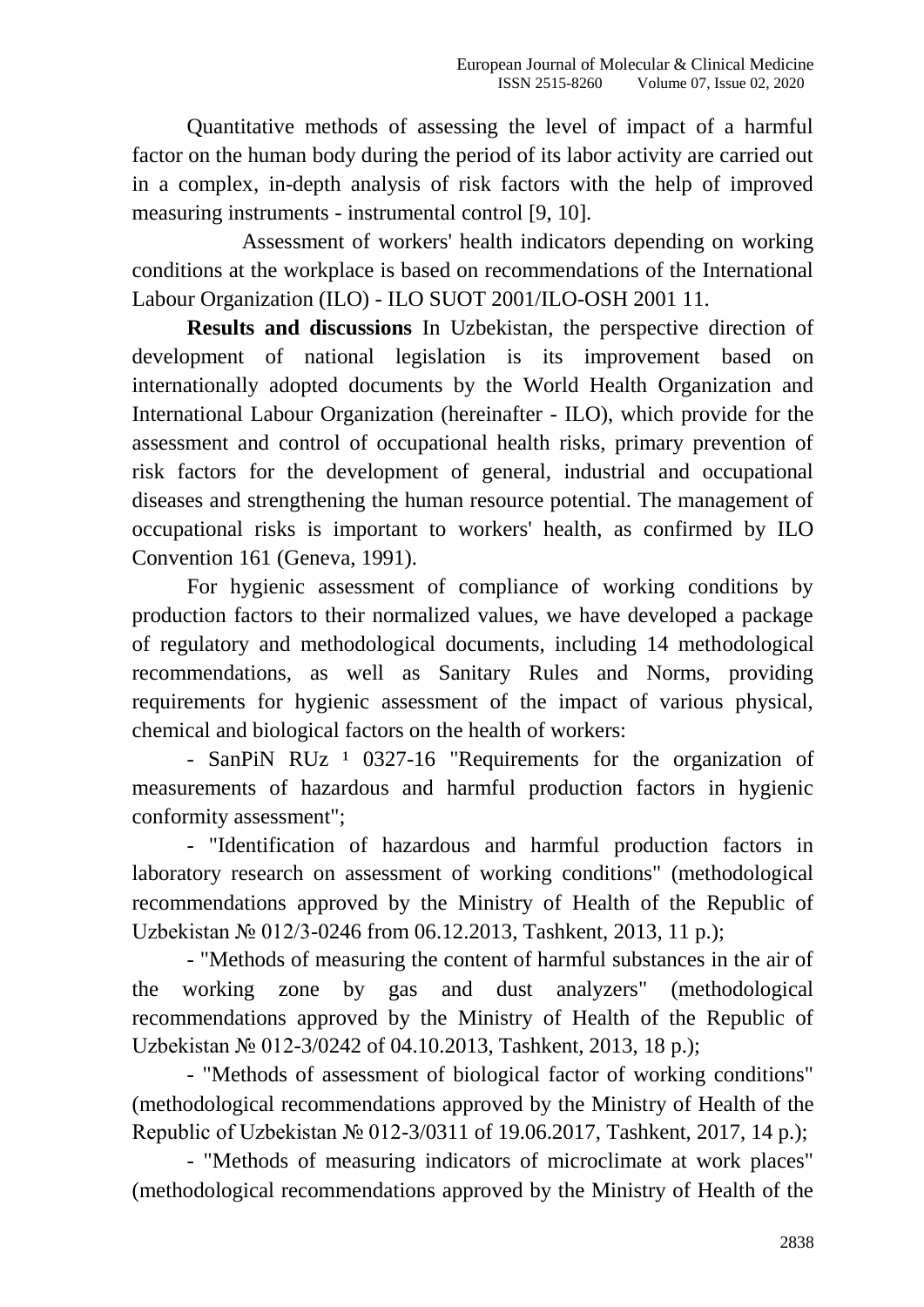Republic of Uzbekistan № 012-3/0245 from 06.12.2013, Tashkent, 2015, 9 p.);

- "Methods of measuring indicators of illumination at work places" (methodological recommendations approved by the Ministry of Health of the Republic of Uzbekistan № 012-3/0248 of 19.12.2013, Tashkent, 2013, 16 p.);

- "Methods of measurement of electromagnetic fields at work places" (methodological recommendations approved by the Ministry of Health of the Republic of Uzbekistan № 012/3-0266 of 14.10.2014, Tashkent, 2014, 12 p.);

- "Methods of measurement of infrasound at the workplace" (methodological recommendations approved by the Ministry of Health of the Republic of Uzbekistan № 012-3/0285 of 25.01.2016, Tashkent, 2016, 10 p.);

- "Methods of measurement of laser radiation" (methodological recommendations approved by the Ministry of Health of the Republic of Uzbekistan № 012-3/0267 from 14.10.2014, Tashkent, 2017, 9 p.);

- "Methods of measurement of ultraviolet radiation" (methodological recommendations approved by the Ministry of Health of the Republic of Uzbekistan № 012-3/0253 of 27.06.2014, Tashkent, 2017, 8 p.);

- "Methods of measurement of aeroion composition of air in production and public premises" (methodological recommendations approved by the Ministry of Health of the Republic of Uzbekistan № 012/3-0252 of 26.06.2014, Tashkent, 2017, 12 p.);

- "Method of dust assessment" (methodological recommendations approved by the Ministry of Health of the Republic of Uzbekistan № 012- 3/0310 from 15.06.2017, Tashkent, 2017, 11 p.);

- "Methods of reducing the class of working conditions taking into account the effectiveness of the used personal protective equipment" (methodological recommendations approved by the Ministry of Health of the Republic of Uzbekistan № 012-3/0276 of 18.11.2015, Tashkent, 2015, 8 p.);

- "Methods of reducing the class of working conditions taking into account the determination of the duration of time of safe exposure to factors of working conditions and time protection" (methodological recommendations approved by the Ministry of Health of the Republic of Uzbekistan № 012/3-0317 from 28.08.2017, Tashkent, 2017, 10 p.).

The system of professional risk management includes:

- Planning of work on hazard identification and risk assessment;

- assessment of working conditions at each workplace;

- health assessment of employees;

- risk reduction measures;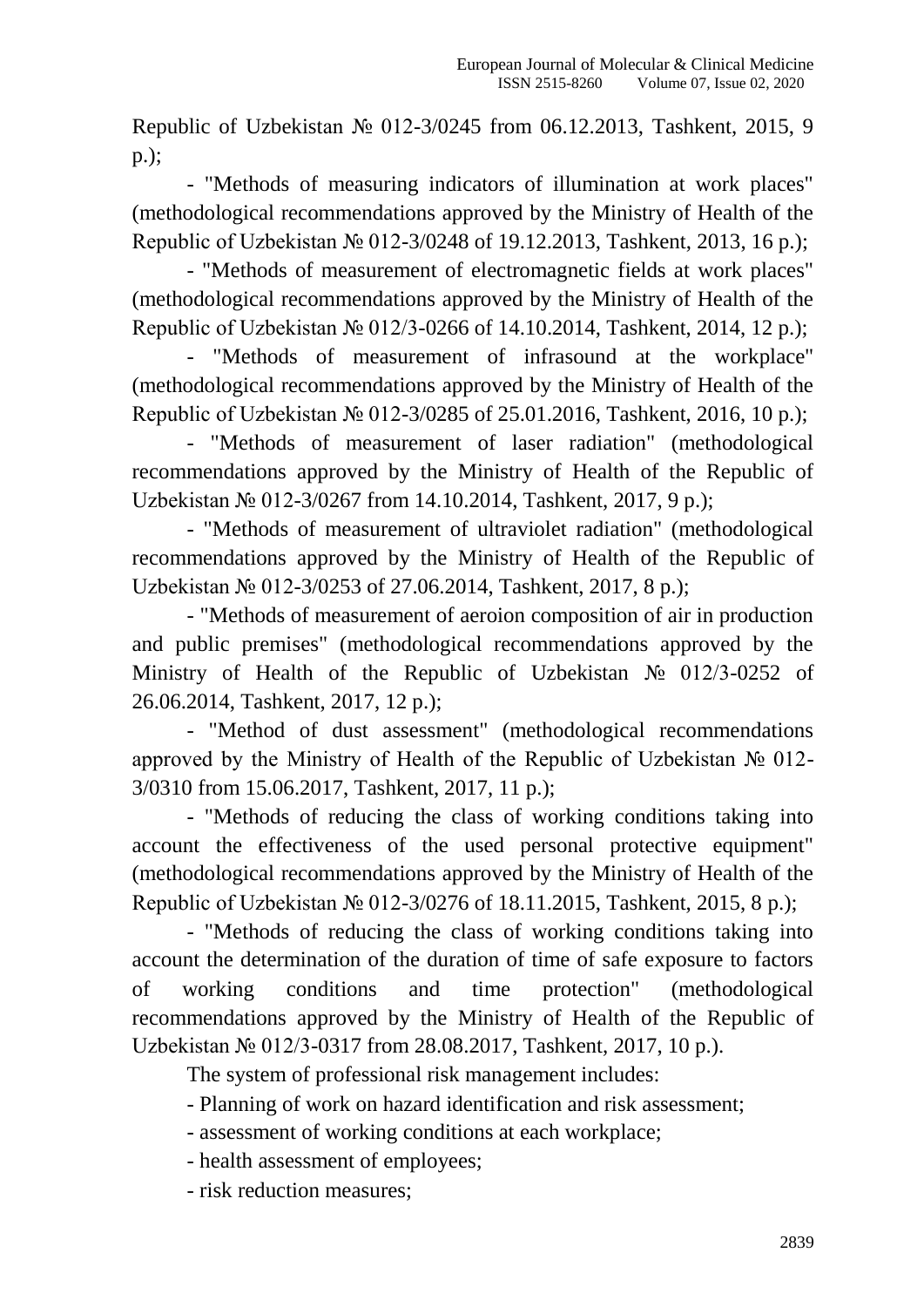- control over the implementation of risk reduction measures.

The system of professional risk assessment solves several tasks related to obtaining scientifically grounded data on the actual level of risk to the employee's health depending on the actual working conditions, correction of hygienic norms, development of systems and means of collective and individual protection and evaluation of their effectiveness, taking grounded decisions for risk reduction (protection of employee's health), substantiation and calculation of insurance payments in the system of compulsory social insurance, as well as the ranking of organizations by the level of risk.

The risk assessment included several sequential stages: hazard identification, identification of the number of victims, risk assessment and precautionary measures, registration of the assessment results, implementation of planned activities and the final stage - review of the risk assessment and its improvement.

The main sources for obtaining information on identification of possible risks (hazards) were: normative legal acts, reference books, branch and interbranch rules; results of inspections of supervision bodies; results of production control; results of certification of workplaces; maintenance of a register of chemicals used in production; determination of properties that should have PPE; availability of instructions for each workplace; availability of equipment operation manual; surveillance of the working environment; questionnaires for each workplace. When determining the contingent of victims, all harmful factors, forms of infliction of harm (injury, disease) to workers' health and the method of their influence are assessed, taking into account that the work of some categories of workers is associated with increased safety requirements.

The process of risk assessment and determination of precautions was carried out in the following order: application of less risky variants (for example, application of less hazardous chemicals); elimination of access to harmful factors, correct organization of work using measures reducing the degree of influence of harmful factor - rational application of personal and collective protection means; provision of household premises (first aid station, showers, pollution removal rooms). Recording the obtained results of risk assessment and informing the staff about them contributed to the improvement of working conditions and better awareness of the employer about possible risks, about persons exposed to the hazardous influence of harmful and dangerous factors, about measures for prevention or minimization of danger and risk assessment with the participation of health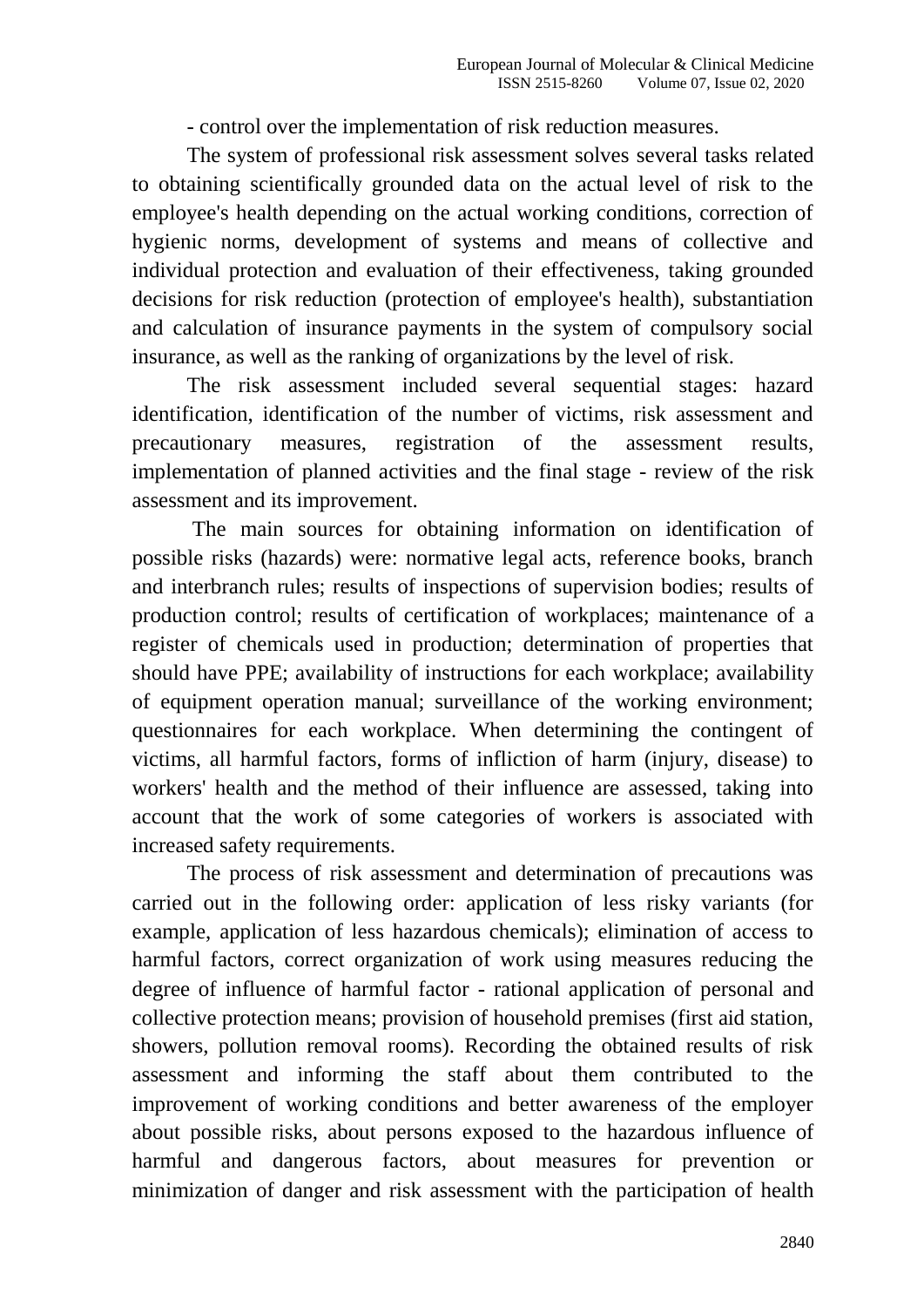and safety services. Revision of the risk assessment and its improvement was carried out as necessary; new chemicals can cause new threats in applying new equipment.

In Uzbekistan, the results of the first steps of professional risk analysis solve two aspects of the problems: research, where there is a need for scientific justification of algorithms of professional risk assessment, calculation of insurance amounts and practical, where the results of scientific research are formalized in the form of development of methods of risk determination [12]. In practice, research laboratories apply results analysis algorithms based on the data of previously conducted research on causal relationships of risk levels with working conditions. In risk management systems, both quantitative and qualitative methods are used for professional risk assessment.

Quantitative methods are used when there is a sufficient amount of statistical data on the occurrence of undesirable events with severe consequences: injuries and occupational diseases of varying degrees of severity. If there is a lack of sufficient statistical data for the analysis, qualitative methods are based on the analysis methods by an expert assessment of working conditions (Fine - Kinney method). Based on the results of the above-mentioned professional risk analysismethods, tables demonstrating the dependence of the risk level(category) and the probability ratio of the event to the severity of its consequences are constructed. These data make up the so-called risk matrix used to visualize intermediate and final results [13].

It is known that the assessment of occupational risk uses the results of the hygienic assessment of factors of the working environment and work process, according to the generally accepted hygienic classification of working conditions [14]. Hygienic classification of working conditions by the degree of harm and hazard is close to the internationally accepted characteristics of occupational risk categories. To illustrate indicators of deviations of working conditions from normative values and reveal risks to workers' health, the table on comparison of classes of working conditions with index of occupational diseases, categories of occupational risk, and preventive measures is used (Table 1).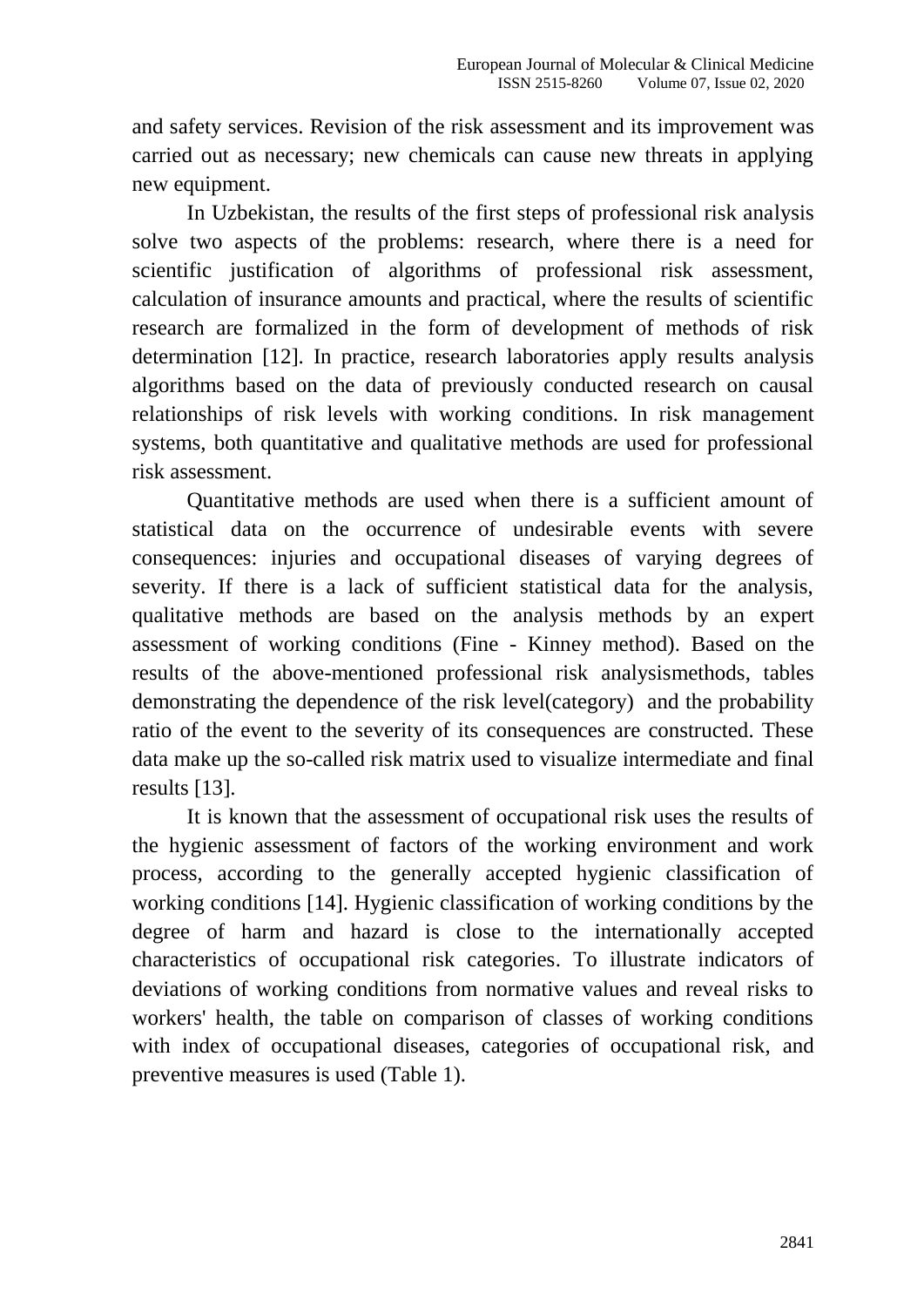#### Table 1.

### **Comparison of working conditions classes with the occupational disease index, occupational risk categories and prevention measures**

| Class of working | Occupational    | Category of professional risk | The urgency of risk        |  |
|------------------|-----------------|-------------------------------|----------------------------|--|
| conditions       | disease index - |                               | reduction measures         |  |
| 1 (optimal)      | $\theta$        | No risk                       | No measures are required   |  |
| 2 (acceptable)   | < 0.05          | Negligibly small              | No action is required, but |  |
|                  |                 | (transferable) risk           | vulnerable<br>individuals  |  |
|                  |                 |                               | additional<br>need         |  |
|                  |                 |                               | protection                 |  |
| 3.1 (harmful)    | 0,050,11        | Small (moderate) risk         | Risk reduction measures    |  |
|                  |                 |                               | required                   |  |
| 3.2 (harmful)    |                 | Medium (substantial)          | Risk mitigation measures   |  |
|                  | 0, 120, 24      | risk                          | are required within the    |  |
|                  |                 |                               | established timeframe      |  |
| 3.3 (harmful)    | 0,250,49        | High (intolerable) risk       | Urgent risk<br>reduction   |  |
|                  |                 |                               | measures are required      |  |
| 3.4 (harmful)    | 0, 51, 0        | high<br>(intolerable)<br>Very | Work cannot be started     |  |
|                  |                 | risk                          | or continued until the     |  |
|                  |                 |                               | risk has been reduced.     |  |
| 4 (dangerous)    | > 1,0           | risk<br>Ultra-high<br>and     | The work should only be    |  |
|                  |                 | inherent risk to life         | performed                  |  |
|                  |                 | professions                   | regulatory                 |  |

The EF value (Table 2)-an etiological fraction was characterizing (in percentage) the likelihood of health disorders at a given risk level-is introduced to explain the association of professionally induced health disorders with risk indicators.

#### Table 2.

# **Level of the causal link between health disorders and occupational risk categories**

| Occupational risk category      | Occupational disease | Type of health                      | Etiological Fraction - |
|---------------------------------|----------------------|-------------------------------------|------------------------|
|                                 | index                | impairment                          | EF, %                  |
| No risk.                        | $\theta$             |                                     |                        |
| Negligible small (transferable) | < 0.05               | General diseases                    | $\overline{0}$         |
| risk                            |                      |                                     |                        |
| Small (moderate) risk           | 0,050,11             |                                     | < 0.33                 |
| Medium (significant) risk       |                      |                                     | $0,33 - 0,50$          |
|                                 | 0, 120, 24           | Professionally-<br>related diseases |                        |
| High (intolerable) risk         | 0,250,49             |                                     | $0,51 - 0,66$          |
| Very high (intolerable) risk    |                      |                                     | $0,67 - 0,80$          |
|                                 | 0, 51, 0             |                                     |                        |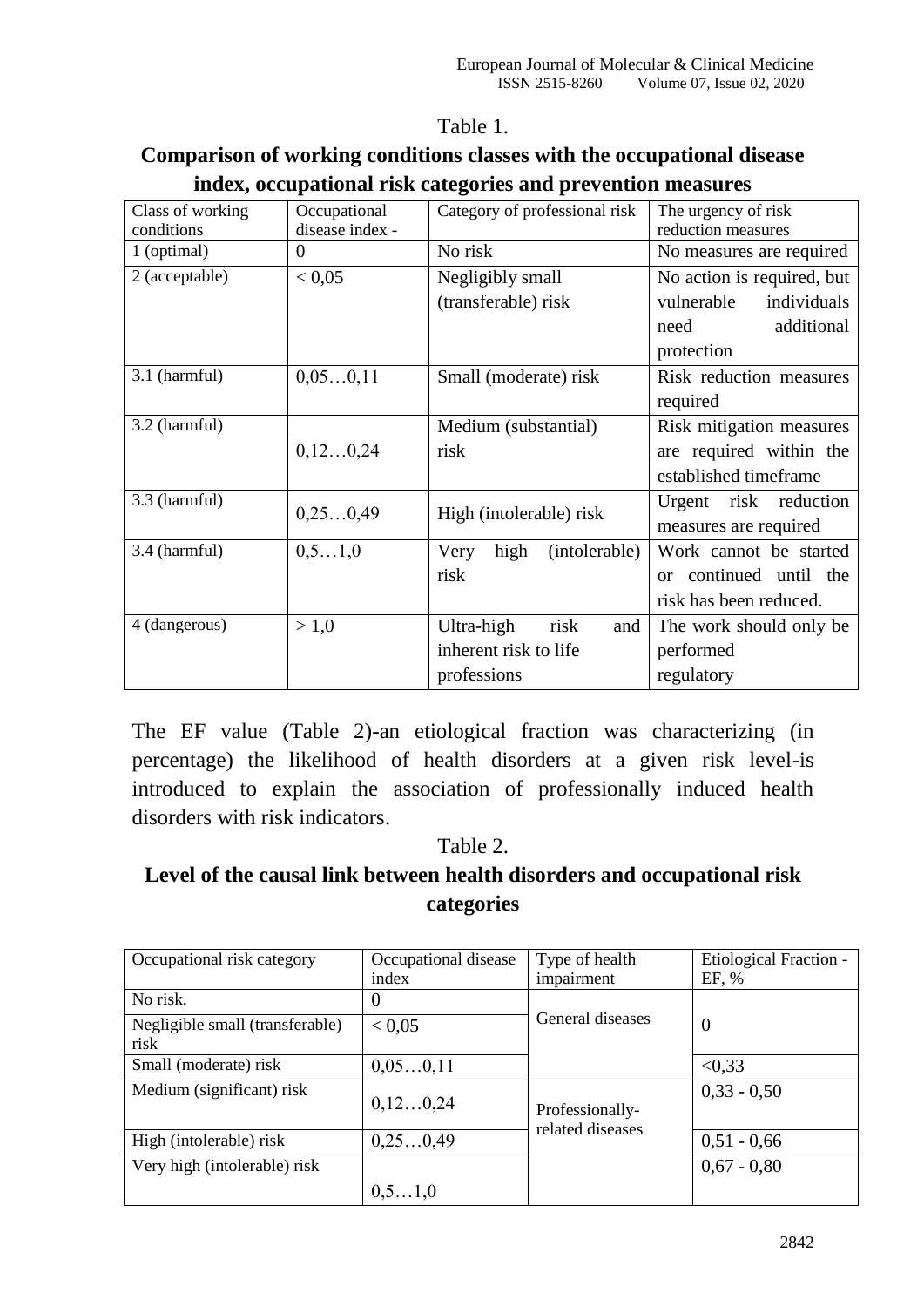| Ultra-high risk and |              | <b>Occupational</b> | $0,81 - 1,00$ |
|---------------------|--------------|---------------------|---------------|
|                     | $\mathbf{L}$ | diseases            |               |

The Research Institute of Sanitation, Hygiene and Occupational Diseases of the Ministry of Health of the Republic of Uzbekistan have developments in the field of classification of working conditions at the workplace to describe the consequences of working in optimal, acceptable or harmful working conditions. The definitions of occupational risk by describing the consequences of working in conditions of small, medium or high risk are proposed.

A comparison of these data allows establishing a mutually unambiguous correspondence between classes of working conditions and categories of professional risk. Therefore, risk assessment is a serious measurement base, where domestic developments in the field of classification of working conditions are applied, based on laboratory research of the working environment at the workplace.

**Conclusions.** Thus, to solve the complex of problems arising in the field of assessment and instrumental control of professional risk, it is necessary:

- the integration of characteristics of the factors of working conditions by moving from the normalization of individual parameters to complex indicators that combine a family of parameters that mutually compensate or enhance each other's action. As a result, there remains one parameter that directly determines the professional risk of working in these working conditions;

- transition from a simple comparison of measurement results with the norms of parameters of the production environment to taking into account the mechanisms of exposure to hazards on the human body;

- development of measurement techniques  $(MVI)$  using the full range of capabilities of modern equipment, from one-time measurements with memorization of results to the organization of permanent centralized monitoring of production conditions;

- use of measuring instruments (MIs), considering the specifics of measurements to assess professional risk. The measuring instruments used for this purpose should provide the possibility of long-term autonomous measurements with memorization of results, integration into control and measuring complexes, including various measuring instruments and expert systems of results analysis.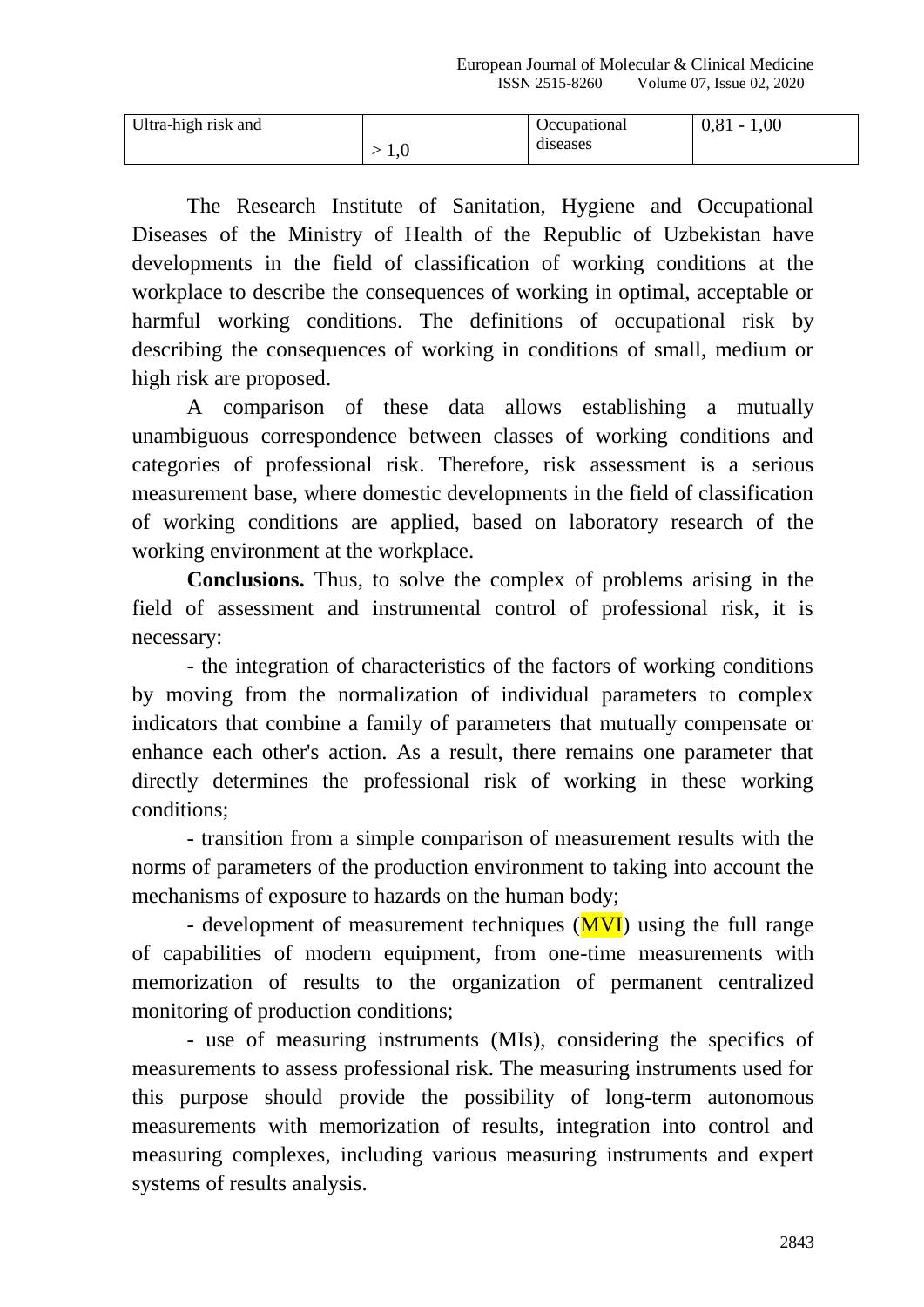When carrying out instrumental control, it is necessary to strictly follow the requirements of methods described in regulatory documents: GOST, SanPiN, manuals, etc.

Modern software complexes are used as a part of special devices for instrumental measurements: processor devices loaded with measurement algorithm, pre-compiled by a special computer program for control planning. The process of measuring the device offers the performer an operative hint on the choice of a place and number of measuring points. In addition, the constancy of measurements is ensured, i.e. the made plan of measurements can be used repeatedly. Many modern devices have a standard interface that allows the transmission of the measurement results to the software system in time. The use of this measuring system has its advantages: high level of accuracy of the results in case of repeated measurements (errors of the system are detected automatically, which are stored in the computer memory and processed until the final results are obtained), independence of the system operation from the level of qualification and attention of personnel, high productivity (the automatic system can operate at higher speeds), completeness of tests (a measurement of a large number of parameters in a possibly long time interval), compatibility of the form of presentation of the measurement results with computer data formats (a printout of the results or storage in computer memory), the ability to combine the same type of devices in a multi-point measuring system to monitor conditions at different points of measurement and different devices in the creation of test and measurement systems for a comprehensive examination of one place on different physical factors.

Proceeding from the aforesaid, to ensure the effective work of the social insurance system, the result of the research work on improvement of evaluation mechanisms, instrumental control of professional risks is the preparation of new methodologies, system normative documents, on professional risks evaluation:

- regulations on the identification of hazards and assessment of the risks of injuries in workplaces with harmful and dangerous working conditions;

- regulations for the production control of working conditions at the working places (monitoring);

- methods of integral assessment of working conditions at the working place, taking into account the complex impact of production factors belonging to different classes of harmfulness;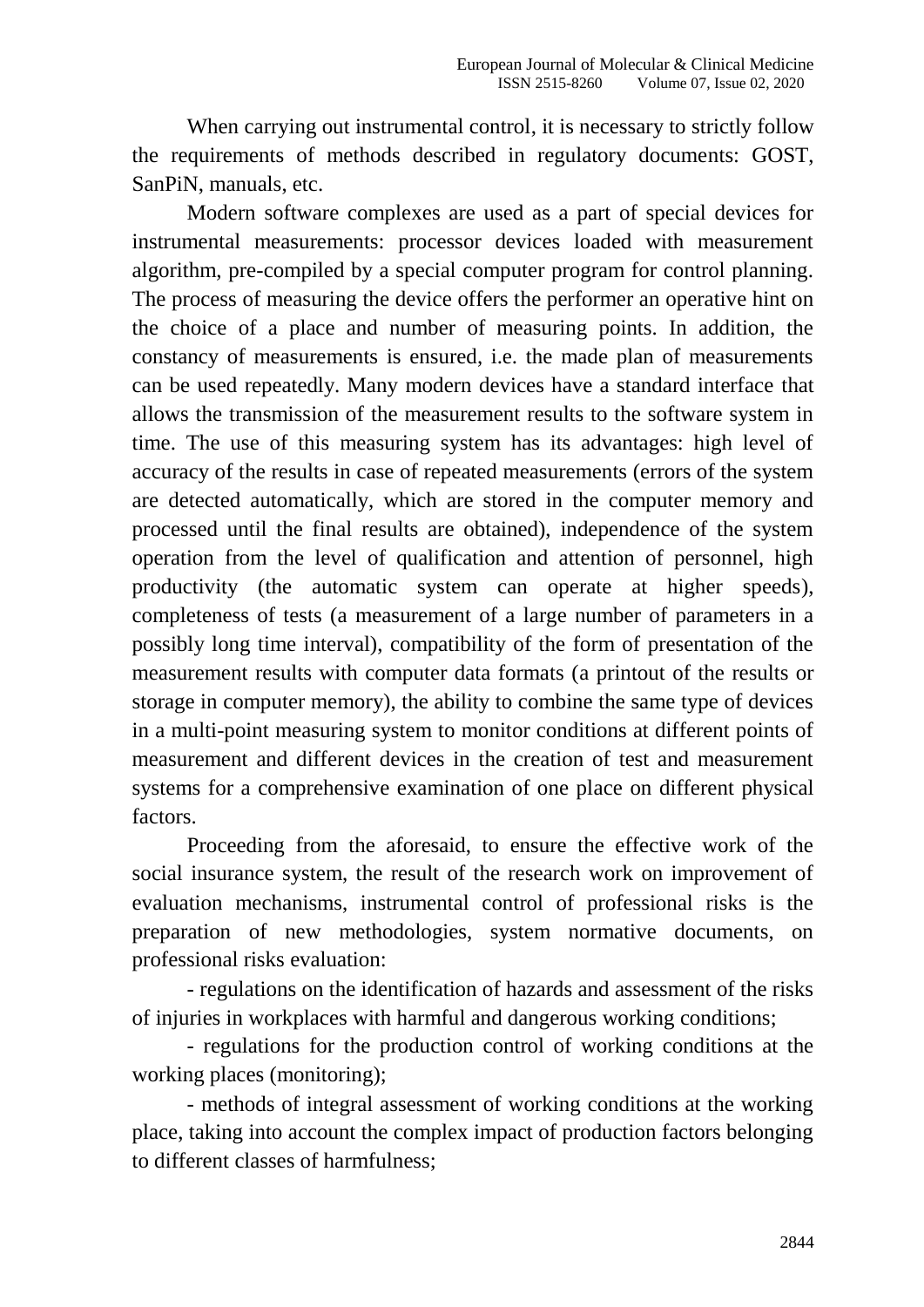- algorithms for calculating the probability of working capacity loss of an employee depending on the state of working conditions at the workplace;

- algorithms of calculation of individual professional risk depending on working conditions and health condition of the employee;

- methods of calculation of integral indicators of professional risk level in the organization.

To ensure the effective operation of the social insurance system, it is necessary to change the methodology of recording working conditions in the workplace to ensure a comprehensive assessment of all risks within a single procedure and systematic monitoring. In addition to financial indicators, statistics on occupational injuries and morbidity should be considered in determining the tariff.

### **References:**

- 1. On further development of the labor protection services market: Resolution of the Cabinet of Ministers of RU № 246 of 27.04.2017 // Meeting of the legislation of RU. - 2017 г. - № 17. - Art. 305, № 37. - Art. 305, № 37. 990.
- 2. Izmerov N.F., Denisova E.I. Professional risk for workers' health // Manual - M.: Provent, 2003. - 448 p.
- 3. Otarbaeva M.B., Sakiev K.Z., Grebeneva O.V. Professional Risk Assessment and Management/// Labour Hygiene and Medical Ecology. № 3(52), 2016. - P.19-32.
- 4. Krasovsky V.O. New Approaches in the Analysis, Evaluation, and Forecast of Occupational Health Risk for Employees/International Research Journal. Yekaterinburg, №3(34) part 4. 2015. - P.89-92.
- 5. Halmetov R.H., Adilov U.H. Improvement of legal regulation of the assessment of working conditions at the current stage of development of the system of management of professional risks // Journal of theoretical and clinical medicine. -Tashkent, 2014. -№ 1. -P. 62-64.
- 6. On further improvement of labor protection measures for employees: Decree of the Cabinet of Ministers of RU № 263 of 15.09.2014 // Collection of Legislation of RU, 2014, № 38, Art. 484; 2016, № 34, Art. 405; 2017, № 15, Art. 249; № 37, Art. 990.
- 7. Adilov U.H. Regulatory and legal support in professional risk management// International Scientific Journal "Global science and innovations 2019: Central Asia" Nur-Sultan, Kazakhstan, Sep-Oct  $2019. -P.27-30.$